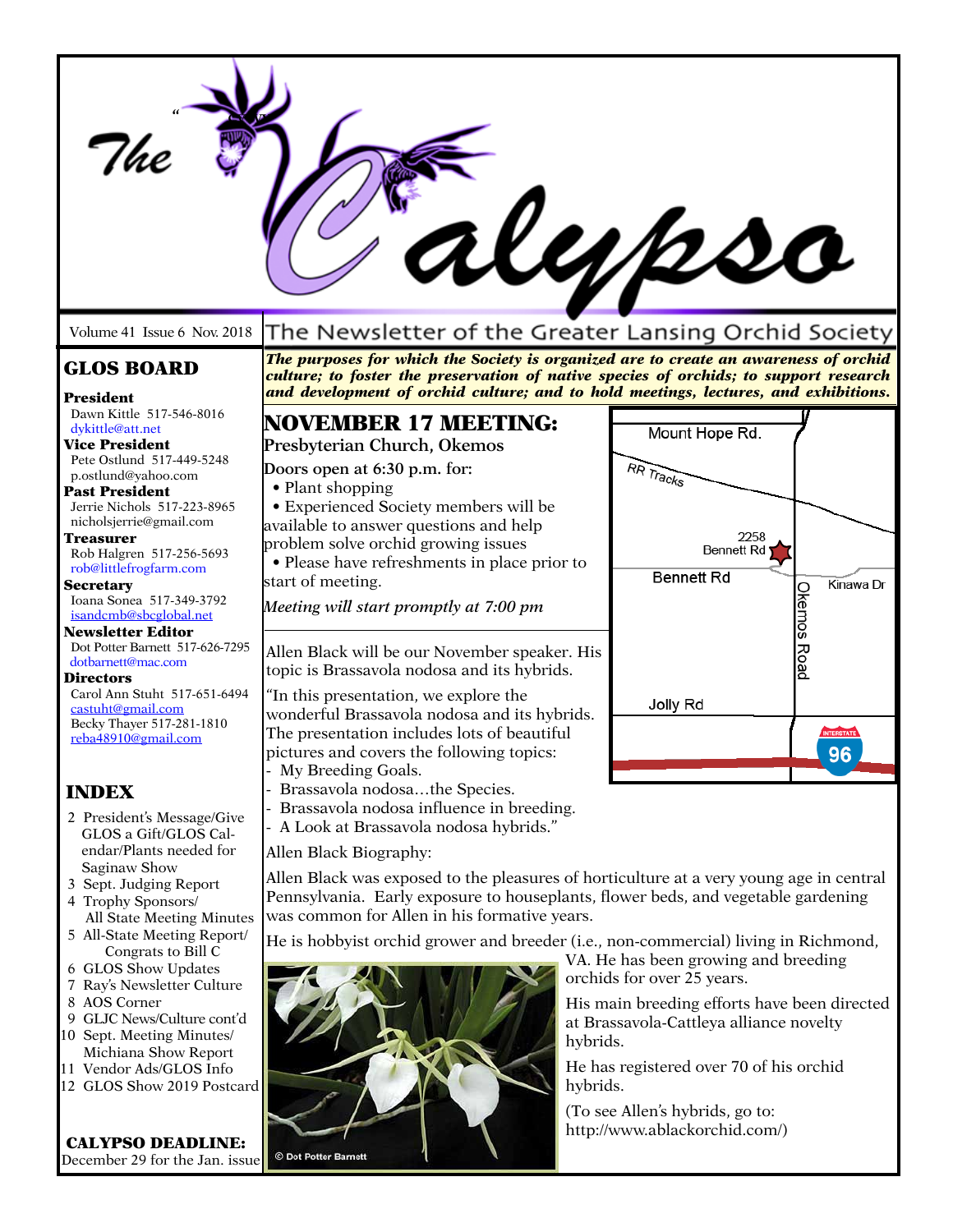## PRESIDENT'S MESSAGE -- Dawn Kittle

What an exciting couple of meetings! First, of course, was the Great Lakes Judging with a potting medium presentation thrown in for good measure by Dr. Kristen Uthus of New World Orchids. How very fascinating to learn the how and the why of orchid judging. From measuring the flower, counting the number of flowers and checking the color in natural light (if possible) to comparing the orchid to others in its category. What an involved task! Thank you orchid judges for letting us observe this process.

During that same meeting, we authorized the Mid-America Orchid Congress to meet in conjunction with our Orchid Show in February. Hopefully this will be a symbiotic relationship: their speakers will be in a different location but close enough for us to attend. This along with their other activities should prove to make ours a very busy and exciting show.

The October meeting was the All State Orchid Societies meeting with Andrea Niessan as our speaker. She gave a fascinating talk on Colombian Orchids. There were sale plants and food aplenty along with good conversations.

Also at this meeting, Dottie and Harry Winter received the Orchid Digest Diamond Award of Excellence for their outstanding contributions of time and labor to all of the various shows where they help.

Doris, Jack and I will be attending the Mid-America Orchid Congress meeting and Kansas City show in Independence, Missouri on Oct. 26 - 28. We'll report back for the next Calypso.

## REGARDING THE SAGINAW VALLEY SHOW -- From Ioana Sonea

Ioana Sonea will be setting up the display at the Saginaw Orchid Society Annual show on Friday, November 23rd. If you've wondered what this entails and would like to try it out, you're very welcome to join Ioana on Friday!

You can bring plants for the show to the GLOS general meeting on Saturday November 17th, or drop them off at 3740 Chippendale Dr, Okemos, MI 48864 on Wednesday November 21st, between 5:30 and 10 pm. If neither of these dates and times work for you, we can make alternate arrangements.

If you like your plant's blooms, so will others, so don't hesitate to bring them: you may have a winner, and even if you don't, your plant is sure to help make the display beautiful!

Blooming plants should be pest-free and clearly identified (their name and yours) with tape on the bottom of the pot or some other inconspicuous place. Wrap them suitably for transportation to avoid breakage.

Please email Ioana (ioanamsonea@gmail.com) with the official name of your plant(s) as well as its parents if known by Wednesday November 21st.

Looking forward to seeing you and your beautiful plants, Ioana

## GIVE A TAX-DEDUCTIBLE GIFT

The Greater Lansing Orchid Society is a 501(c)(3) non-profit organization. According to state and federal tax laws, this means that, if you itemize your deductions on your tax returns, you can deduct any contribution you make to the Society. As required by law, please note that you will not receive any gift or services in exchange for your contribution.

This means if you donate plants or other items to our meetings' raffles, you can deduct the value of your donated items. In addition, please consider making an end-of-the-year monetary gift to the Society.

Thanks to everyone for contributing!

**→ Thank you to Julie Bishop, Dea Bishop, Dottie Winter and Doris Asher for the September meeting refreshments.** Pete, Jerrie and Dawn have volunteered for our November meeting.

## GLOS CALENDAR OF EVENTS

→ November 17 - GLOS General Meeting - Speaker Alan Black "Novelty Brassavola/Cattleya Alliance Breeding - Spiders And Stars"



- → November 24 25 Saginaw Valley Orchid Society Show
- → January 19 GLOS General Meeting Presentation on flower arranging by Jenny Bond and Sue Wittick
- → January 26 27 Grand Valley Orchid Society Show at the Frederik Meijer Gardens in Grand Rapids
- ➜ February 23 24 Greater Lansing Orchid Society Show and Sale
- ➜ February 22 24 Mid-America Orchid Congress, Crowne Plaza Hotel, Lansing
- ◆ March 16 17 Ann Arbor Orchid Society Show at Matthaei Gardens in Ann Arbor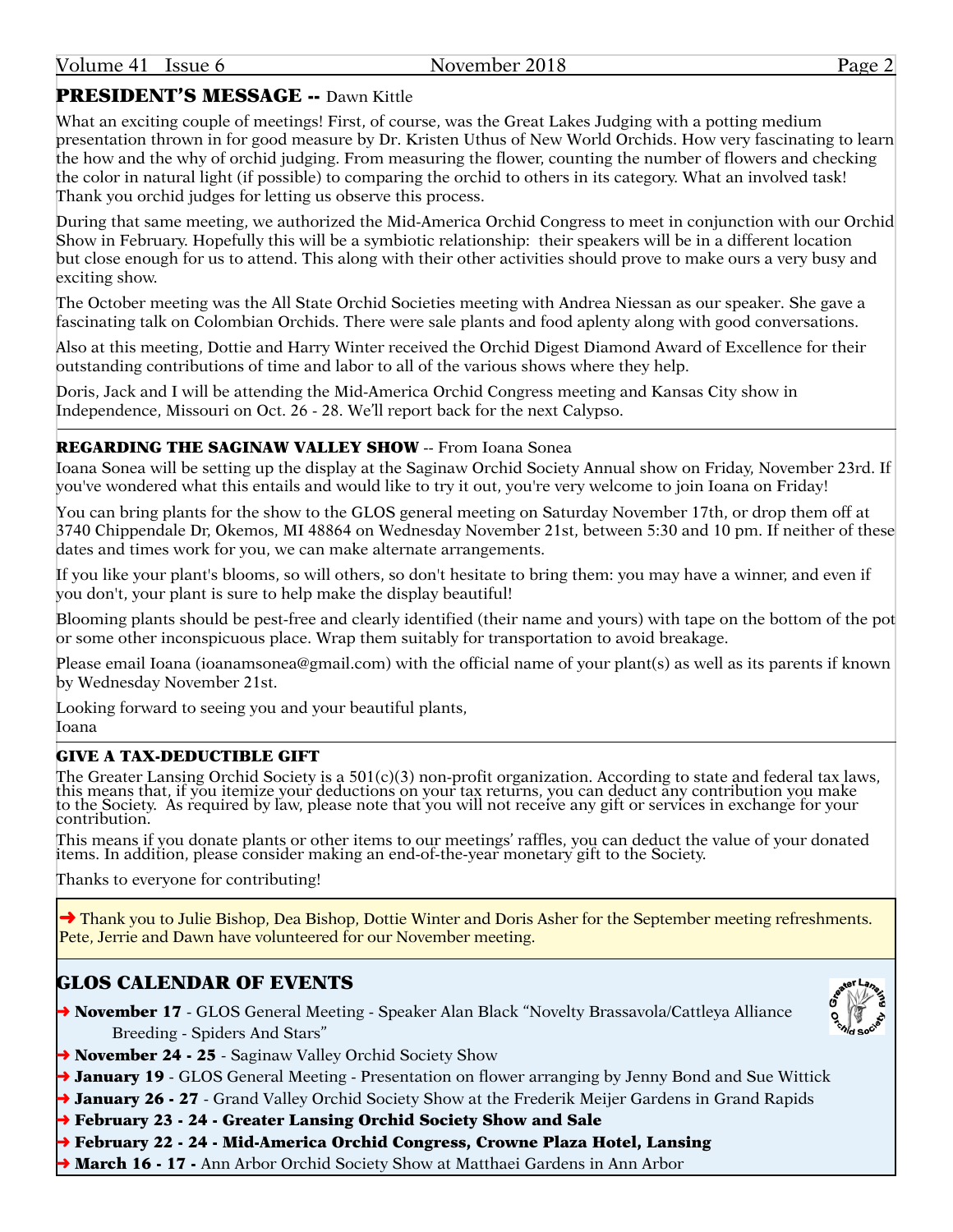## AOS JUDGING AT GLOS SEPTEMBER MEETING - submitted by Doris Asher

Because Matthaei Botanical Garden could not accommodate the Great Lakes Judging Center for their regular monthly judging on September 15th, the judges brought the judging to GLOS!

GLOS members and the judges brought in about 25 orchids to be evaluated, and the fourteen judges, divided into four teams, looked at them all and awarded six. Six is a very high total for a monthly judging – fully 24% of the plants submitted!

Here is the list of award winners:

Bulbophyllum cupreum 'Little Stinker' CCM 84 pts Dave Miller Brassocattleya Glorious May 'Syzygy' (C. Gene May x Morning Glory) HCC 78 pts Pete Ostlund Rhyntonleya Raspberry Lemonade 'Syzygy 2' (Ctna. Maui Maid x Rlc. Doctor Joe Walker) AM 81 pts Pete Ostlund (Pete registered this hybrid in 2017!)

Habenaria Pegasus 'Honoli'i Wings' (carnea x medusa) HCC 78 pts Sandra Dixon Phragmipedium Sunspot 'Wacousta' (Waunakee Sunset x schlimii) AM 82 pts Dot Barnett Stanhopea saccata 'Matthew's Omega' AM 82 pts Dennis Seffernick

Members were free to sit in on as many judging teams as they wanted to and could ask questions of the judges as they did their work. One member: "This was fun, interesting and educational. Maybe the Judging Center should consider doing this once a year with GLOS — we did seem to have quite a lot of participation."

Congratulations to Pete and to Dot on their awards!

Photos courtesy of Ed Cott, not to be used without the express permission of the photographer.



Rhyntonleya Raspberry Lemonade Stanhopea saccata







Habenaria Pegasus





Bulbophyllum cupreum Brassocattleya Glorious May



Phragmipedium Sunspot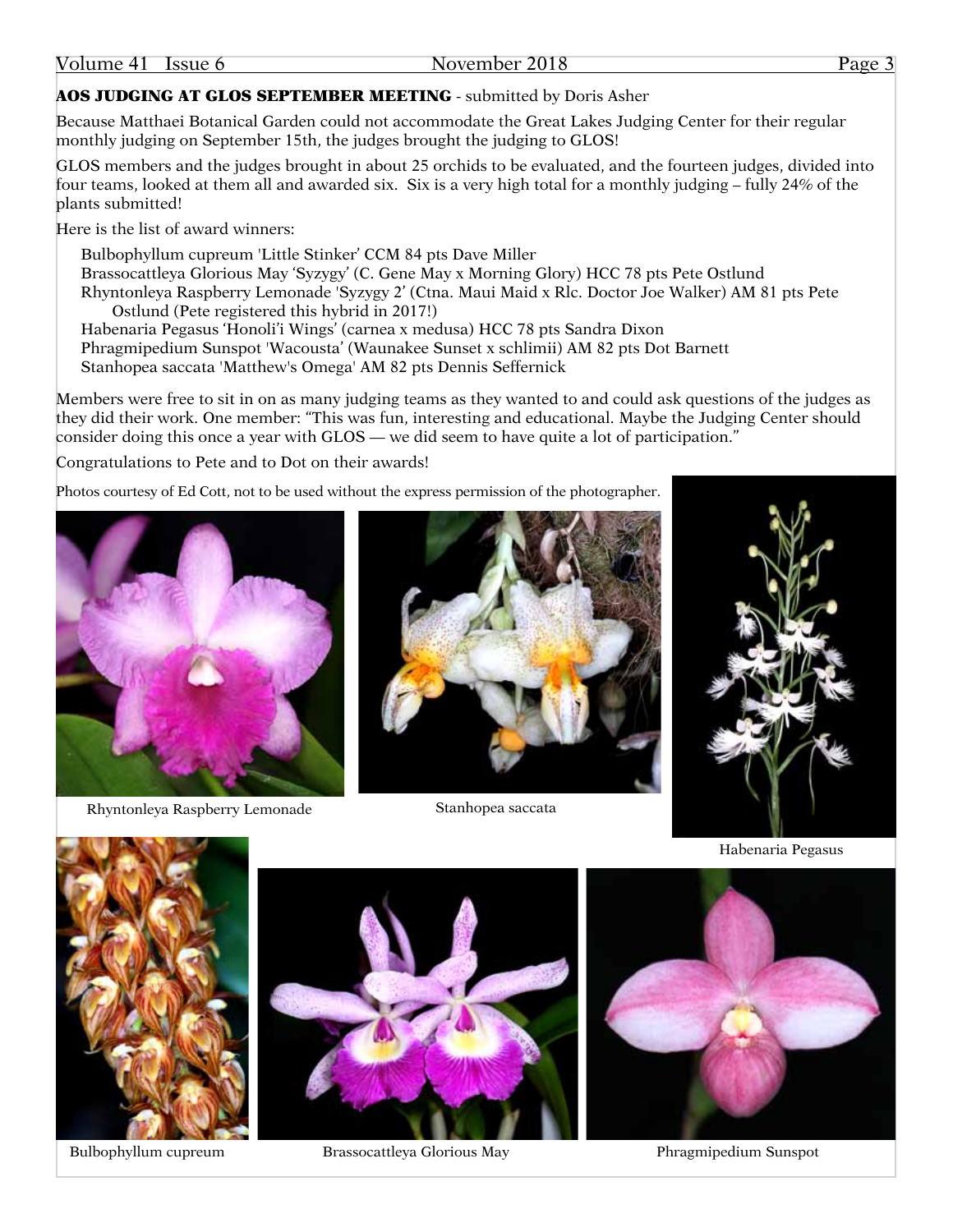| Volume 41 | Issue 6 |
|-----------|---------|
|-----------|---------|

November 2018 Page 4

## GLOS MEMBERS SHOW THEIR GENEROSITY – 2019 SHOW TROPHY SPONSORS - submitted by Doris Asher

Once again, Society members have come through, underwriting all but one of the trophies for our Show this February! The trophies will be prepared by Larry Galdes. I continue to look for someone to underwrite the trophy for Brassias/Miltonias. Who can help me?

Sponsors can save themselves expensive postage by paying Treasurer Rob Halgren in person at our November or January meetings. A check or cash is equally welcome – the cost is \$25.00. Checks payable to GLOS may also be mailed to Rob Halgren, Treasurer, 2100 Grovenburg, Lansing, MI 48911..

Thank you, donors, very much.

This year's sponsors are:

| <b>Trophy</b>                                 | <b>Sponsor</b>                                                            |
|-----------------------------------------------|---------------------------------------------------------------------------|
| Exhibits, Open                                | Pete Ostlund                                                              |
| Exhibits, Society                             | Pete Porciello                                                            |
| Exhibits, Amateur                             | Anonymous GLOS Members                                                    |
| Cattleya Alliance                             | Andrea Bishop                                                             |
| Cypripedium Alliance                          | Dot Potter Barnett                                                        |
| Phalaenopsis                                  | Julie Bishop                                                              |
| Vanda and Ascocenda                           | Diane Zoeller                                                             |
| Brassia and Miltonia                          | Open – Sponsor Needed                                                     |
| Oncidium Alliance                             | Don and Jane Farrelly                                                     |
| Cymbidium Alliance                            | Dawn Kittle (in memory of Sherwin Kittle; in memory of Betty Jane Harvey) |
| Dendrobium Alliance                           | Michael Henderson                                                         |
| Pleurothallid Alliance                        | Lynn O'Shaughnessy                                                        |
| Alex Challis Memorial Miscellaneous Genera    | Littlefrog Farm                                                           |
| Specimen Plant                                | Jerrie Nichols                                                            |
| Art (Excluding Photography)                   | Harry & Dottie Winter                                                     |
| Photography                                   | Carol Ann Stuht                                                           |
| Marilyn Lee Memorial Orchids in Use (Amateur) | Jim Heilig                                                                |
| Orchids in Use (Professional)                 | Tammy Scherer & Jim Churn                                                 |
| Don and Kris Garling Memorial Best of Show    | Jan Szyren                                                                |
| AOS Show Trophy – Outstanding Exhibit         | Greater Lansing Orchid Society                                            |

## **SPECIAL ALL STATE SOCIETIES MEETING MINUTES - submitted by Ioana Sonea, Secretary**

The 2018 All-State Orchid Societies Annual Meeting was hosted by GLOS on October 13th, 2018.

The meeting was well attended by more than 55 people, with all Michigan orchid societies represented. Dottie Winter set up the tables for refreshments, which were abundant and excellent, tempting many to throw any thoughts of dieting to the winds!

Attendees also browsed the many orchids for sale from Orchideas del Valle, owned by Andrea Niessen and Juan Carlos Uribe.

The meeting was called to order by Jack Shumaker at 1:40 pm.

The first item of the day was the presentation on behalf of the Saginaw Orchid Society, of the Orchid Digest Diamond Award of Excellence to Dot and Harry Winter, in honor of their outstanding services to all orchid societies. Harry and Dot are always the first to volunteer for any task, and are tireless and much appreciated workers at both GLOS and AAOS meetings and events. Both societies are extremely grateful for their help: this award was well deserved!

Jack Shumaker then presented the representatives of each of the Michigan Orchid Societies with a CD of the previous year's talk.

Andrea Niessen then gave an excellent talk about orchids in Colombia, showcasing the diverse habitats of that ecologically very diverse country, and the growth habits of many beautiful native orchids. She provided many suggestions for culture of these plants, and was happy to answer questions from the audience.

Following the talk, attendees socialized some more, purchased orchids from Andrea and Juan Carlos, before the meeting was adjourned at 4 pm.

*Editor's note*: Orchideas del Valle website is: http://www.orquivalle.com/ Click on Language>English at the top of the page.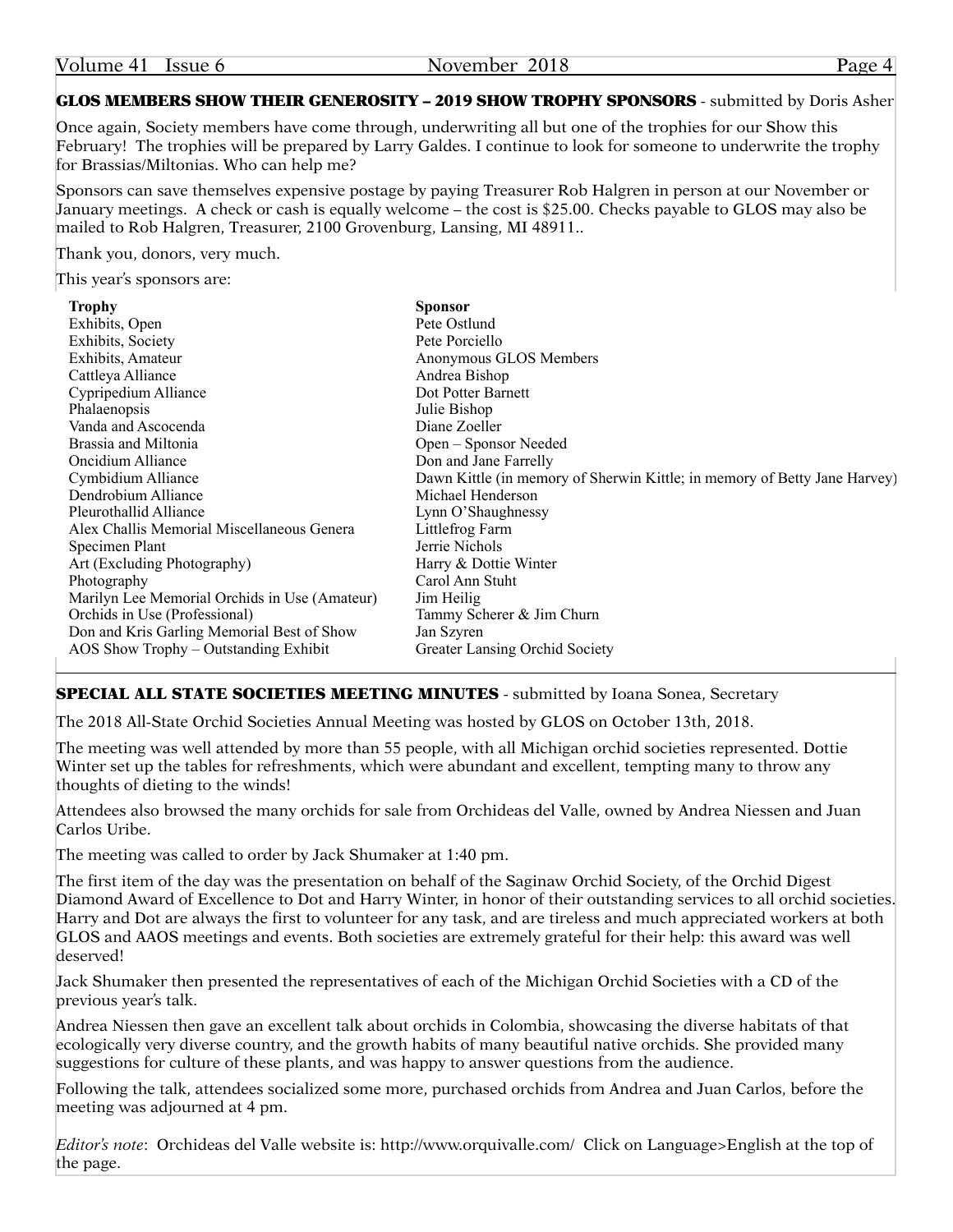## Volume 41 Issue 6 November 2018 Page 5



SPECIAL OCTOBER 13 ALL-STATE SOCIETIES MEETING with ANDREA NIESSEN

> THE ORCHIDS OF COLOMBIA



Photos by Dot

Thanks to Jack Schumaker for organizing these All-State Societies meetings each October. They have all been very interesting and



informative, and this year was another great success!

## *Congratulations*

to Dottie and Harry Winter on their award for all their volunteer work for orchid events, especially this one. The award is the Orchid Digest Diamond Award of Excellence. This is what is written in the Orchid Digest:

"Michigan is extremely fortunate to have a "couple" of outstanding orchid enthusiasts living within our great state. Harry and Dot may belong to one society (*editor's note: they actually* 

*belong to two*), but they do work at every show and event that they attend. They both help out whenever any job is needed, for example filling in for vendors if they need a break. Harry and Dot do this very willingly and with a smile. Very few people see the work they do, but the ones who do are very grateful.

It is an extreme honor to have Harry and Dot Winter as friends and cohorts in our orchid community. For this we honor them and their work with the Orchid Digest Diamond Award of Excellence."

*Congratulations to Bill Cadman!*

*From the editor: Georgian told me that Bill had one of his Bonsai plants get into a national Bonsai exhibition. Here is what Bill said:*

"The event was the 6th US National Bonsai Exhibition. (www. usnationalbonsai.com) The exhibition is held every two years in Rochester, NY. It's a "juried" event (jury of one, haha), featuring about 200 displays from across the country. My tree didn't receive any special recognition or prize, but it was fun."

> Pinus contorta ssp. contorta Photo courtesy of Bill Cadman

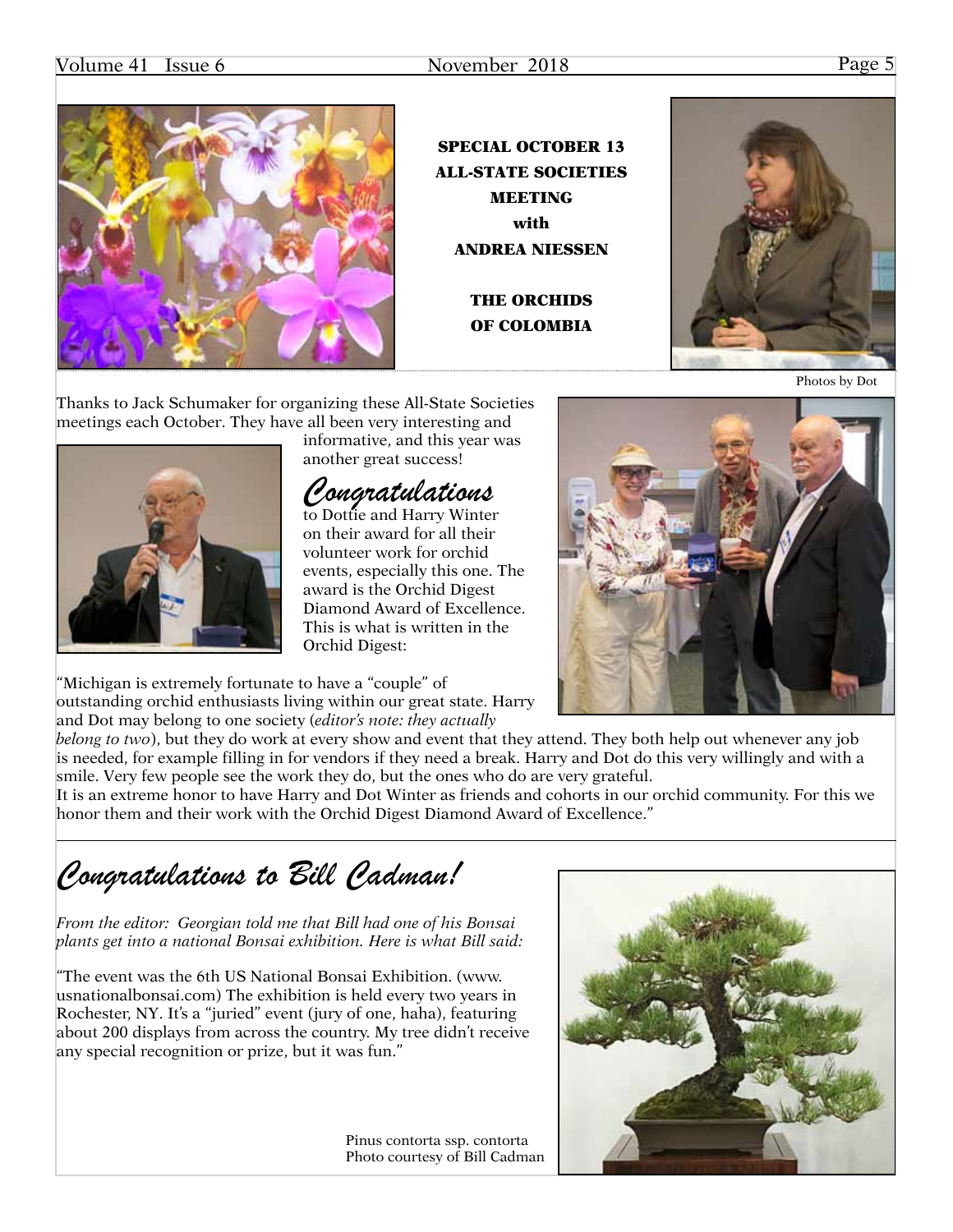## FEBRUARY 23-24, 2019 GLOS ORCHID SHOW - submitted by Pete Ostlund, Show Chair

The dates for our 36th orchid show are February 23 -24, 2019. The planning for the show is well underway. Please mark your calendars. We'll need volunteers for various duties for the show dates and for the 2 days prior (February 21 and 22).

The Show Planning Committee for this year's show include:

AOS Judging - Lynn O'Shaughnessy Art Exhibits, Orchid-Related - Carol Ann Stuht Classes for Public - Mike Underwood Flyer/Handouts - Dot Potter Barnett GLOS Exhibit - Bill Cadman Hospitality – Teresa Fowle Information Table/Membership - Christina Gregg/ Mary Henman Judging Activities/Registration - Doris Asher Kids' Corner - Diane Zoellner/Michael Bukala MSU Liaison - Ioana Sonea Orchids-in-Use Competition - Jenny Bond and Sue Wittick Parking Permits/Signage - Ioana Sonea Publicity (not TV) - Ioana Sonea Television Publicity - Pete Porciello Vendor and Exhibitor Liaison - Pete Ostlund

A big THANK YOU to these people for offering their assistance in making our show a success. If you'd like to help out and/or learn about any of these activities, please contact the committee lead for that activity.

The following vendors have indicated they are coming to our show: Oakwood, New Vision, Hilltop, Orchid Inn, Ortonville Orchids & Tropicals, Windswept in Time, Natts, Little Frog, New World, and Roberts Flower Supply. Additionally, Mei's Creations will be offering various items with orchid themes for sale.

More information about the show will be coming out in future months. But we need volunteers to make the show a success. Please mark your calendars for February  $21 - 24$  so you can avoid other conflicts.

Thank you.

## USED ORCHID BOOKS/PERIODICALS WANTED - submitted by Doris Asher

Do you have some orchid books or orchid periodicals that you no longer want? For several years now at our Orchid Show, we have sold numerous used books donated by various Society members. Visitors to the Show snap them up very quickly and, because the books are donated, the Society makes 100% profit. We use the orchid magazines as free giveaways to our visitors to encourage their joining our Society.

Because this service is so popular, we would like to offer inexpensive, used orchid books again at this February's Show. Since GLOS is an IRS not-for-profit 501(c)

3 organization, you may deduct the value of the books and magazines you give us. The Treasurer will be happy to provide you a receipt for your gift.

Please consider giving such items at this November meeting to Doris Asher, Christina Gregg or to Mary Henman, our Show's Information Table Co-Chairs.

## REMINDER: WEAR YOUR SOCIETY NAME TAG - submitted by Doris Asher, Membership Chair

Please remember to wear your Society name badge to our November meeting (and to every other meeting, too).

As an incentive to wear the name tag, which is very nice for visitors and for those of us with failing memories (!), anyone who wears the badge AND purchases even one raffle ticket at \$1.00 per ticket will get a complimentary raffle ticket.

Wear your badge to the meeting. Let's help everyone greet everyone by name by wearing a name tag.

Wear your badge. Get an extra raffle ticket!

If you cannot locate your name tag, please let your Membership Committee (Doris or Dot) know. Dot will make you a new one.



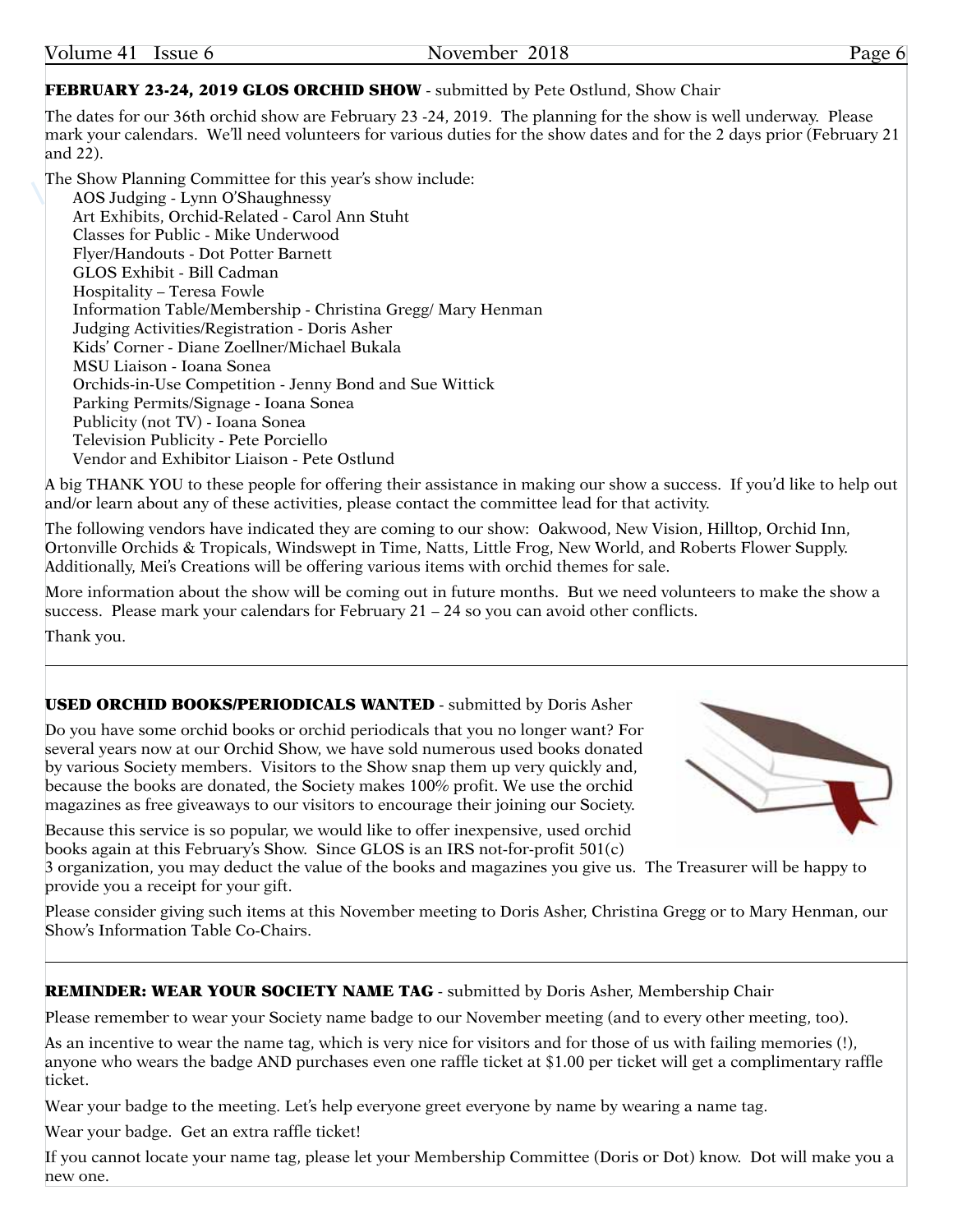## CULTURAL NOTE - FROM RAY BARKELOW OF FIRST RAY'S ORCHIDS NEWSLETTER**A Bit on Artificial Lighting**

When I first started growing orchids, some 45+ years ago, I made do with cold white fluorescent shop lights and ordinary incandescent light bulbs, set up 50/50 wattage-wise. Then we started seeing actual "plant light" bulbs and later T5HO fluorescents that really improved the environment for indoor growers. Now we have LEDs, which can save a bundle in energy costs, but knowing exactly what size of a lamp to use can be a problem.

If you look at published culture sheets for orchids, you will see light recommendations along the lines of "1000–1500 foot-candles". The first thing we need to understand is that those numbers and units are a recommendation for the maximum amount of sunlight to which the plant should be exposed, and that if we are utilizing artificial lighting for the same dawn–to–dusk time period, the intensity should be approximately half that. To see the explanation of that, SEE BELOW, but the basic concept is that we are trying to match the total quantity (intensity X time) of light received at a constant intensity, rather than starting at zero at dawn, reaching a peak at noon and returning to zero at dusk.

Among horticultural professionals, that "total quantity" is known as the DLI, or "daily light integral". It is the sum of the photons hitting the plant over a complete day, and is expressed as the quantity of photons (moles) per area (square meters) per time unit (day). The rate at which light hits the plants is known as the PPFD, or photosynthetic photon flux density,and that is expressed as micromoles per square meter per second (µmol/m2/sec).

Don't be freaked out by these terms, the conversion from foot-candles to PPFD is simple: full sun has an intensity of approximately 10,020 foot-candles at noon on a clear day, which is equivalent to 2000 µmol/m2/sec, making the conversion factor 0.2, so our "1000–1500 foot-candles" maximum becomes 200 to 300 µmol/m2/sec, suggesting that artificial lighting of about 100–150 µmol/m2/sec, when used for 12-14 hours would be plenty. In other words, if translating from a "maximum sunlight" recommendation in foot-candles to PPFD of artificial lighting, just divide by 10!

As there are so many different LED configurations available, ranging from all red and blue LEDs to various shades of white and some that claim to be "full-spectrum", it can be confusing. However, the PPFD value is often given for such lamps, allowing you to better estimate the needs of your plants, no matter what configuration you choose.

Until next time... Good Growing!

## LIGHT LEVEL RECOMMENDATIONS

Light... A basic need of all plants, but a subject that is often misunderstood.

For example, when we hear light level recommendations for a particular plant, it is often "low-", "medium-", or "highlight", but what exactly does that mean? Unfortunately, depending upon the source of the information, that can vary all over the map.

Generally, I like to think of things in terms of degree of shade, and even then it's not particularly specific. Let's start at the extremes – to me, a "low-light" plant is one that does best in indirect light only, never seeing any direct sunlight. I would put most phalaenopsis in that category, for example. At the other end is "high light", which basically connotes full sun. I have found Rhyncholaelia digbyana to be a plant that does best under that light level, as do most other plants with terete leaves. Then there is that large area in-between.

When deciding the relative degree of light a plant may like, it pays to consider their conditions in nature. Paphiopedilums, for example, usually occupy places in the leaf litter on a forest floor, so have a lot of cover over them, allowing a few shafts of sunlight to penetrate. Cattleyas, on the other hand, can be higher up in the canopy, where they will have less cover, so tend to get more light, with a moderate degree of dappling.

Folks who grow under lights, or are keen to check levels with a light meter, where lumens and foot-candles are the controlling factors, can also be led astray by the guidance. I'll use a hypothetical scenario do demonstrate:

You just moved into a dark apartment, so want to grow your orchids under lights. In your reference books, the particular plants come with a recommendation of "2500- to 3000 foot candles". So, you do some online research and find out that a 2-bulb, 48" T5 HO fluorescent fixture might just be what your looking for – starting out at about 10,000 lumens, you'll be able to elevate the fixture about 9" to 12" above the plants and get about 3000 foot-candles of light intensity. Fourteen hours on and ten hours off ought to do it, right? Actually, you'll be overdoing it at that intensity.

continued on p.9

You are receiving the Calypso either as a PDF file, a hard copy, or both, depending on what we have from you in our records. If you would like to change this, please tell either Dot or Doris Asher. If you are not receiving emails from us, *please let Dot or Doris know -- we will need to know if we have your correct email address!*

If you have not received the PDF file by at least one week before the General Meeting, please let Dot know.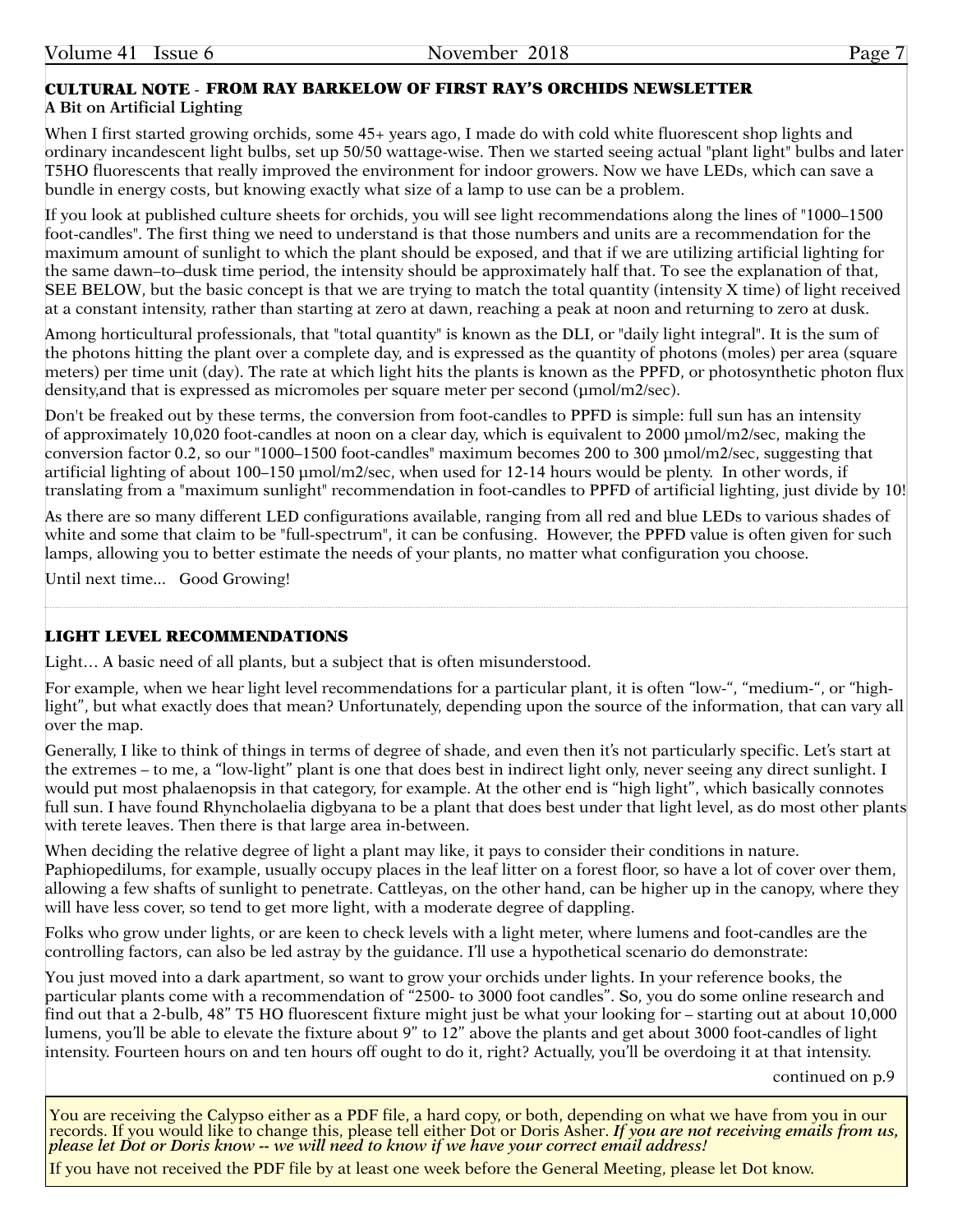## A new AOS publication is coming soon! AOS CORNER

The American Orchid Society Guide to Orchids and Their Culture

The American Orchid Society Guide to Orchids and Their Culture book by Mary Gerritsen and Ron Parsons will be available later this year. We are sending an exclusive sneak peek of the cover to all AOS Members. This 250-page tome will become a definitive orchid resource and a prized addition to your book collection.

The Annual Supplement Is Here!

With the October issue of ORCHIDS you will receive Cymbidiums, the fullsized annual supplement that we have been eagerly awaiting. Whether in print or in digital format, this year's supplement is sure to become a classic. An 80 page, color extravaganza including:

White Cymbidiums and Charisma by Greg Bryant Red Cymbidiums by Carol Butcher Cymbidium Section Jensoa by Kenneth P. Jacobsen Cymbidium devonianum by Keith A. Andrews Cymbidium madidum by Nancy McClellan, Kevin Hill and Kathy Barrett Cymbidiums of the Indian Himalayas by Keshab C. Pradhan Cymbidium Alexanderi 'Westonbirt' by Jean Allen-Ikeson

and much more! Extra copies are available for sale at \$25.00.

## The deadline for submission for the Dillon-Peterson Essay Contest is November 30th, 2018. This year's theme: Bells

Calling orchid aficionados!

and Whistles: Ingenuity and the Orchid Grower. The winning entry (if any) will be published in the June 2019 issue of ORCHIDS at the discretion of the editor. The

winner of the prize will receive a cash award supported by the dividends and interest on an endowment from the Northeast Judging Region.

For complete information including contest rules please visit our website.

## October Issue of ORCHIDS

The October issue of ORCHIDS along with the Cymbidium Supplement are now in the mail to current print members and available on our website to all current AOS members. Log in to read it online now.

This month you can enjoy in-depth articles about Phalaenopsis lueddemanniana, Miniature Cymbidiums Hybrids, Angraecum mahavavense, "Bulbophyllum Karen Lewis: The Newest Frontier", Ansellia africana, Orchid Hygiene, and more







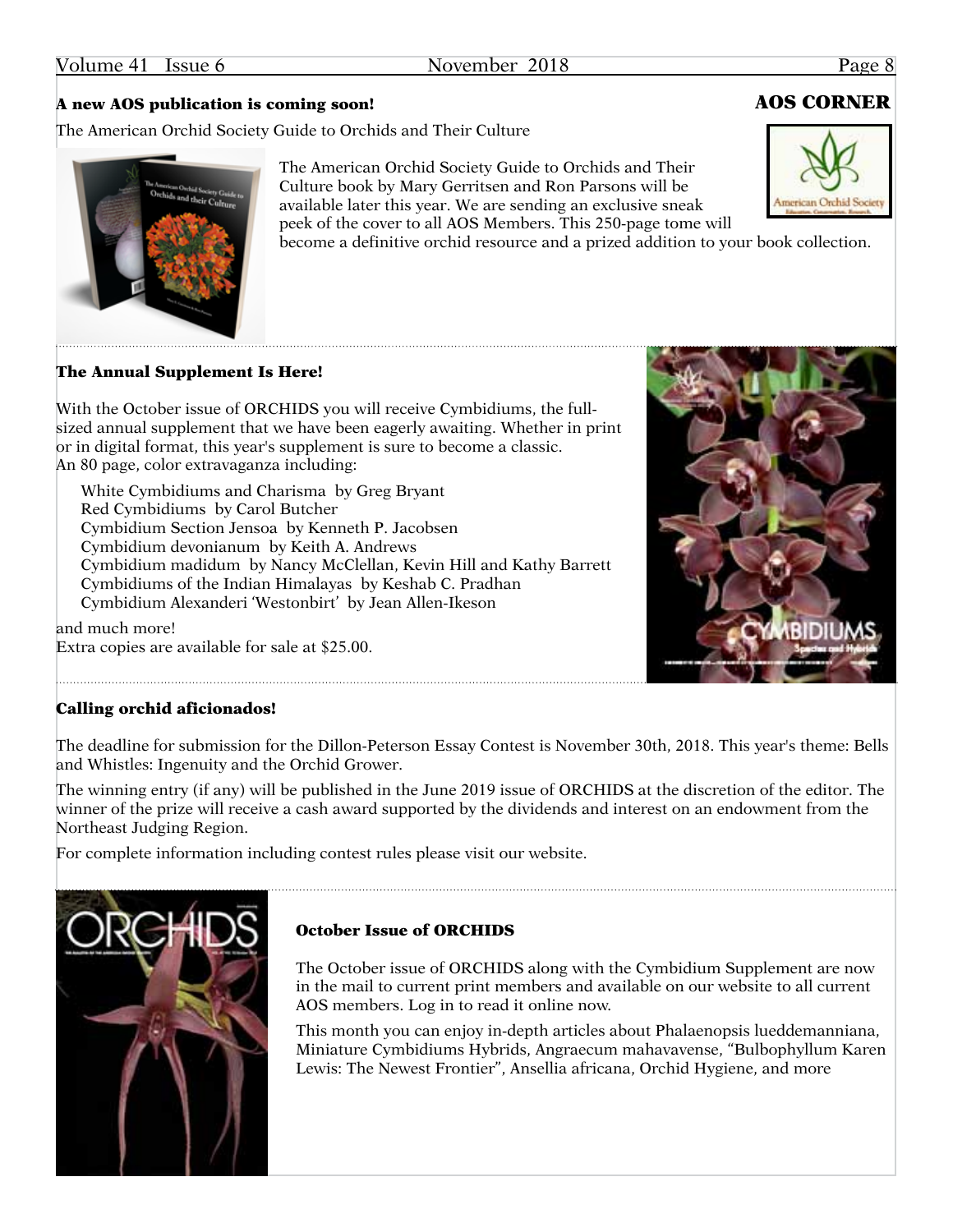## Volume 41 Issue 6 November 2018 Page 9

## COME TO AN ORCHID HOLIDAY PARTY

The personnel of the Great Lakes Judging Center invite you to join us for our annual holiday party on Saturday, December 15, 2018, at the Matthaei Botanical Gardens, Ann Arbor, MI.

At 11 am the festivities will open with a presentation on recentlyawarded orchids – always a feast for the eyes. Next we shall feast on a potluck lunch provided by the judges for all to enjoy. Plan to have a fun time with orchids, books, holiday items (and who knows what else) for auction! The proceeds support the Judging Center.

Regular orchid judging takes place immediately following the festivities. All visitors are welcome to sit in on the judging – and to bring an orchid to be judged.

For additional information, contact Doris Asher at 517-332-0004 or [asherdoris44@gmail.com/](mailto:asherdoris44@gmail.com)

## ANNOUNCEMENT FROM THE GLJC

The Greater Cleveland Orchid Society Show and Sale will be February 16-17 this year – the third Saturday of February. The Great Lakes Judging Center is moving its regular monthly judging from Matthaei Botanical Gardens in Ann Arbor to the Show site in Cleveland, the Cleveland Botanical Garden, 11030 East Blvd. Please update your calendars so that you will not bring your orchids in bloom to Matthaei on February 16th to be judged.

Doris Asher, GLJC Liaison to Matthaei

## FROM RAY BARKELOW OF FIRST RAY'S ORCHIDS NEWSLETTER - continued from p. 7

It pays to consider two things about the interaction between plants and light: First, that the "2500- to 3000 foot candles" recommendation as the highest light level the plant can comfortably take. The intensity of natural sunlight goes through a "bell curve", starting at zero at dawn, reaching a maximum at noon, and returning to zero at dusk (the yellow line in the graph below). Second, the absorption of light – photons, to be precise – is cumulative. Within reason, a relatively short period of brighter light is roughly equivalent to a longer period of dimmer light. The area of the "bell curve" of natural sunlight – the "volume" of photons, if you will – can be estimated by superimposing a triangle on it (green), and as the area of a triangle is one-half its height multiplied by its base, that suggests that, under lights, our "2500- to 3000 foot-candle plants: would do much better under twelve to fourteen hours of continuous 1300- to 1500 foot-candles (blue).





Dusk

Also keep in mind that plants can be fairly adaptable about light levels, and that "more" is not necessarily "better". I have seen vandaceous plants adapt quite well to the lower light levels of windowsill growing, while phalaenopsis grown in too much light simply refuse to bloom at all!

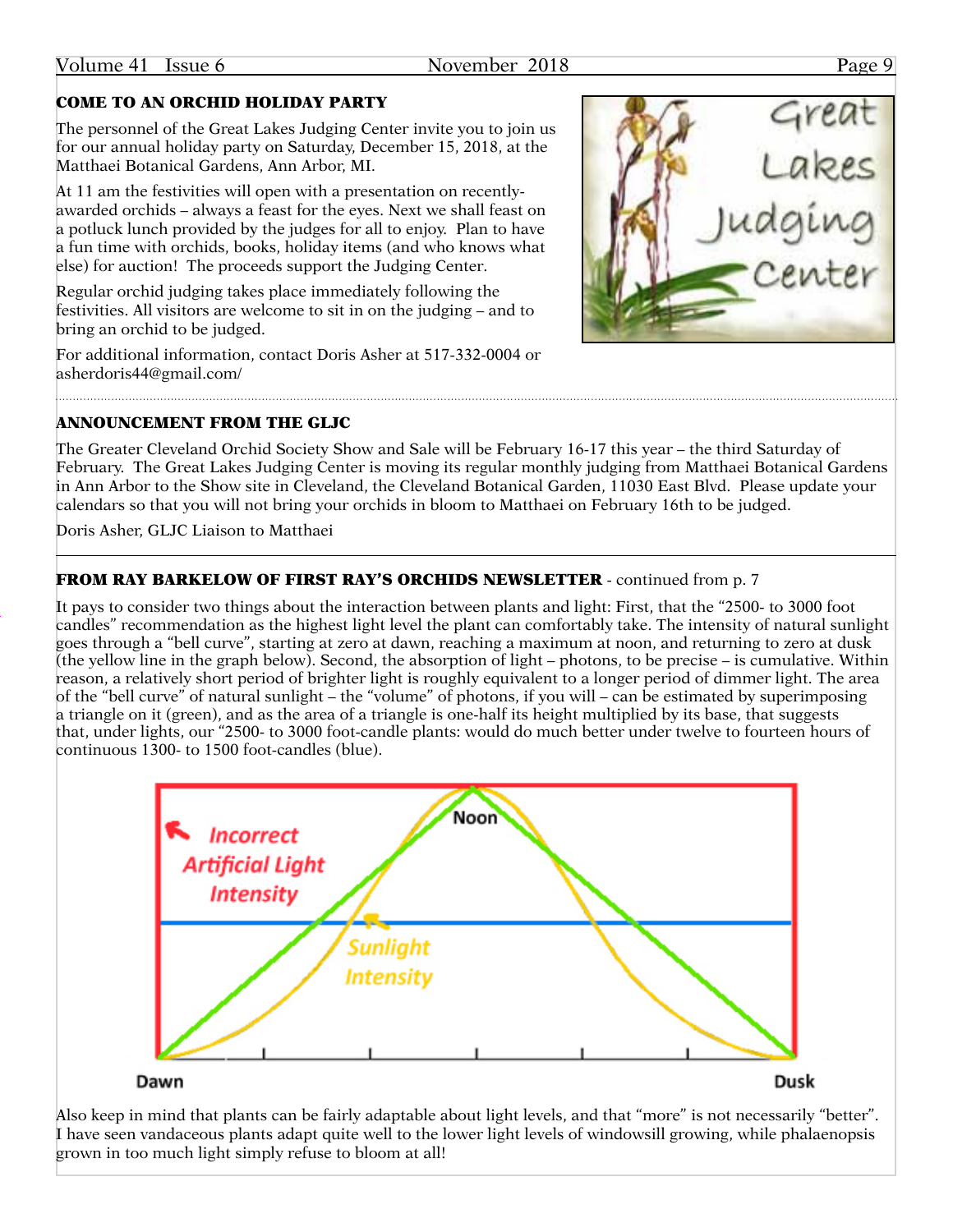## GLOS SEPTEMBER 15, 2018 MEETING - submitted by Ioana Sonea, Secretary

President Dawn Kittle called the meeting to order at 7 pm.

There were 36 attendees, including a couple of guests that Doris Asher welcomed.

*Business items*

- 1. Jack Shumaker encouraged attendees to attend the fall Mid-America Orchid Congress (MAOC) held on October 26-28, 2018 in Independence, MO. These congresses are a great way to learn more about orchids and to meet more orchidists.
- 2. Jack Shumaker reminded attendees about the All-State Orchid Societies Annual meeting, scheduled for 1:30 pm Saturday October 13th, 2018. It will be hosted as usual by GLOS, with other societies contributing refreshments. Andrea Niessen will talk about Colombian orchids and will have plants for sale.
- 3. President Dawn Kittle brought up the matter of hosting the Spring 2019 MAOC concurrently with the annual GLOS Orchid Show. After much discussion, the attendees voted overwhelmingly in favor of hosting the Spring 2019 MAOC.
- 4. Pete Ostlund, GLOS Show Chair, updated the attendees on preparations for the show. All is on track for a successful show. The only items of note were:
	- 1. All but 2 of the vendors have replied that they are returning (with the exception of Raising Rarities, who is withdrawing from the business). A vendor has been located who will replace RR.
	- 2. Potential chairs for Hospitality and Orchids in Use have been contacted but not yet been finalized.

## *Program:*

Kristen Uthus gave an excellent presentation on the topic of potting orchids, specifically how to choose a medium based on the plants' preferences and your own circumstances.

After the presentation, four judging teams were formed to assess the orchids that had been submitted. Teams were:

- 1. Bill Porter, assisted by Doris Asher, Kirsten Ulthus and Gordon Griffin
- 2. Dennis Seffernick, assisted by Dave Miller and Joe Peterson
- 3. Bill Overton, assisted by Rob Halgren and Lynn O'Shaughnessy
- 4. Greg Filter, assisted by Sandra Dixon and Ed Cott.

Attendees were free to join any team and observe how the plants were assessed. All participants learned a lot about flower qualities and the judging process. It was a success all around, and many members suggested making this a regular feature of GLOS general meetings.

Part of the excitement was seeing AOS awarded plants. (Please see p. 3 of this issue for a complete listing.) As judging was winding down, the silent auction and raffle were held, yielding \$55 for the silent auction and \$57 for the raffle.

The meeting ended at 9:30 pm.

## REPORT: GLOS at MICHIANA - Submitted by Dot

Thanks to Tammy, Jerrie, Pete O and Dot for offering their plants for our display. Jerrie and Dot put together a basket display in Dot's home.

Thanks to Bill and Marilyn Porter for taking the baskets to Michiana and setting up the display. Bill even purchased a nice big black cloth to cover the table before setting up the baskets. Thank you, Bill!



Results of ribbon judging:

|                    |                                       |                   | Photo courtesy of Rob                    |
|--------------------|---------------------------------------|-------------------|------------------------------------------|
| Orchidist          | Orchid Name                           | Ribbon            |                                          |
| Society Display    |                                       |                   |                                          |
| Jerrie Nichols     | Cattleya maxima v. striata            |                   | Finally, thank you, Rob, for taking down |
| Pete Ostlund       | Phragmipedium Wossen                  | 1 + Best of Class | the display and bringing it home.        |
|                    | Habenaria medusa                      |                   |                                          |
|                    | Habenaria Regnieri                    |                   | Rob had a nice Vendor display, also, and |
|                    | Cattleya Seagulls Crawfish Pie        |                   | brought home a "Best of Class" ribbon    |
| Dot Potter Barnett | Lycaste cochleata                     |                   | for his Paph.                            |
|                    | Paphiopedilum helenae                 |                   |                                          |
|                    | Phragmipedium Petite Queillette       |                   |                                          |
|                    | Phalaenopsis heiroglyphica            |                   |                                          |
|                    | Phalaenopsis Maui Galaxy              |                   | Congratulations to Pete & Rob!           |
|                    | Vandacostylis Lou Sneary 'Bluebird' 2 |                   |                                          |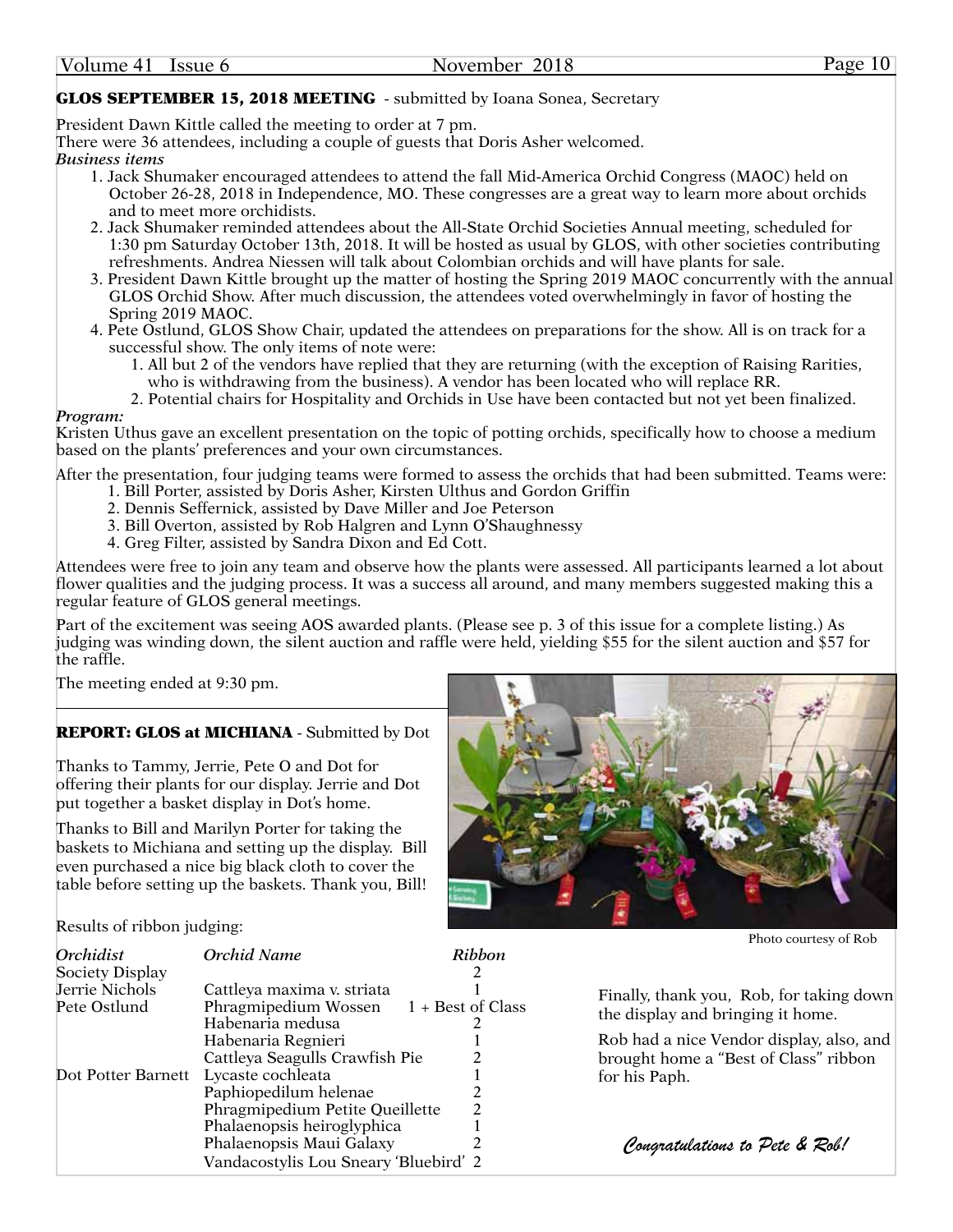## Volume 41 Issue 6 November 2018 Page 11



*be 2" x 3" but exceptions may be made for special events. Submissions will be considered a one-time-only unless designated as standing ads. Please check the stated deadline for submission to any Calypso issue. Submissions may be made via email or regular mail.*

*Non-commercial members may also advertise orchid related items in the Calypso under the above conditions.* GLOS Web Site: [https://greaterlansingorchidsociety.com](http://greaterlansingorchidsociety.com) Facebook [https://www.facebook.com/Greater-](https://www.facebook.com/Greater)Lansing-Orchid-Society-202834892618/

## **SELLING ORCHIDS AT GLOS MEETINGS:**

Perhaps a plant has outgrown its home, maybe you have a division to share, occasionally you may find a plant doesn't bloom for you or like your conditions, possibly you need to make room for something new, or you just no longer want a certain plant.

Whatever the reason, the Raffle and the Silent Auction Tables are great places to share your nolonger wanted orchids with fellow society members.

Please keep in mind, however, that shared plants should be healthy, free of diseases and insects, and be generally well-cared for. Just as you wouldn't want to take home a sick plant, neither should you expect others to accept one. Such plants are better off becoming a part of a compost pile than potentially passing on its ailment(s) to another's collection.

The Society does have a responsibility to not allow diseased or insect-infested plants to be distributed at our meetings.

However, we all take great pleasure in finding, growing and blooming treasures from the Raffle and Silent Auction Tables.

## **→ ATTENTION GLOS MEMBERS:**

Now is the time to plan and create an art/photography entry for our February show. Don't be shy. This is your show! Contact me, Carol Ann Stuht, for specific information:

517-651-6494

[castuht@gmail.com](mailto:castuht@gmail.com)

**→** Notice to all GLOS members: The latest update to the GLOS Roster is now complete, and you should have received your email copy by now. If you have not, please contact Dot Barnett for your PDF copy. If you want a paper copy, Doris Asher will have them available at our November meeting.